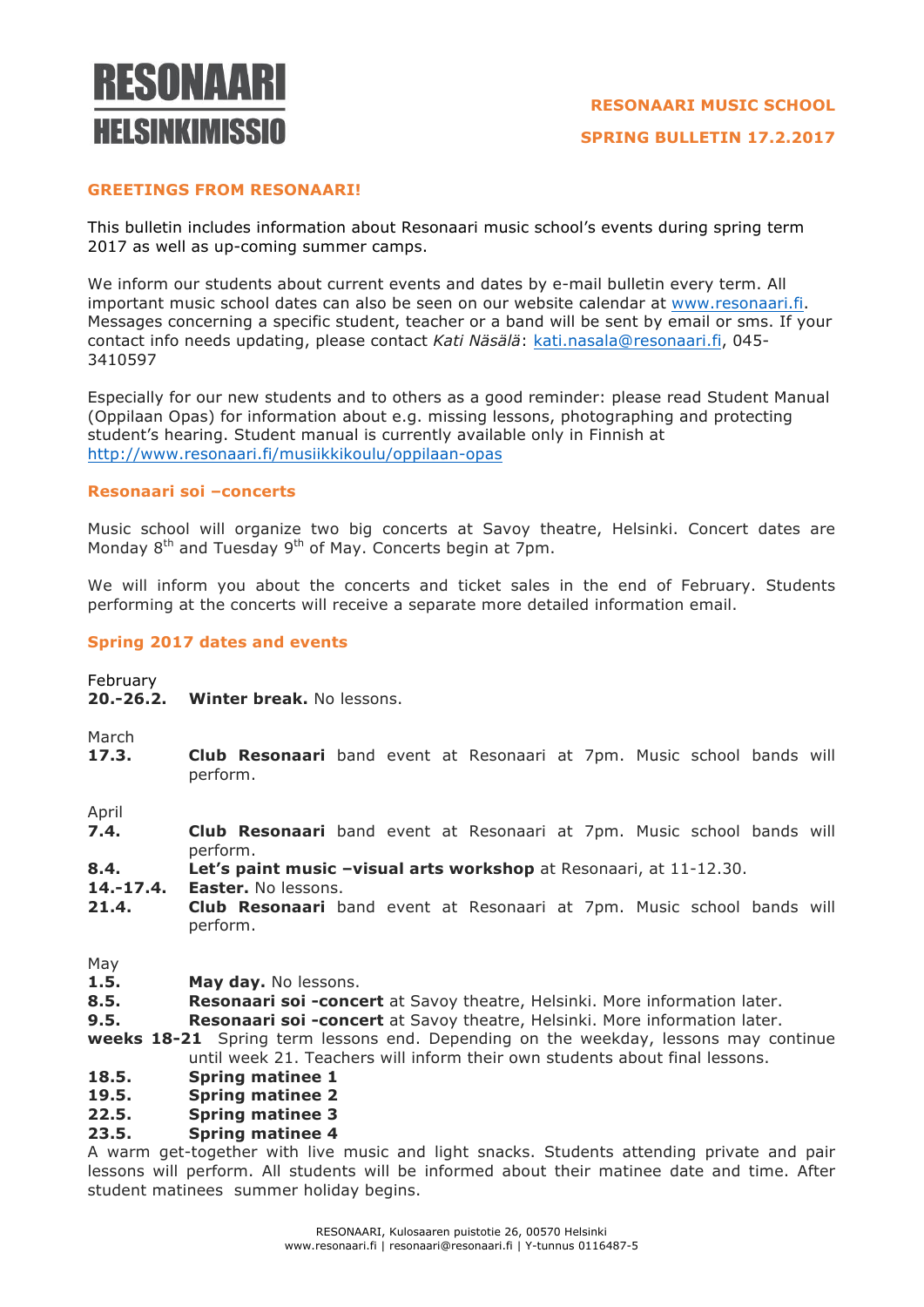| <b>Summer camp A</b> at 12-15. See camp info below. |
|-----------------------------------------------------|
| <b>Summer camp B at 16-19</b>                       |
| <b>Summer camp C</b> at 12-15                       |
| <b>Summer camp D</b> at 16-19                       |
|                                                     |
|                                                     |
| <b>Band camp A at 16-19</b>                         |
| <b>Band camp B</b> at 16-19                         |
|                                                     |

14.8. Autumn term lessons begin.

## **Trial period: 5 singing lessons / 100€**

Are you interested in improving your singing technique or maybe learning to sing a favourite song? We offer music school students a trial period of singing lessons. No prior experience required, all you need is the desire to try and learn something new! The price of the period is 100€. It includes five 30-minute lessons.

Interested? Contact *Kati Näsälä*: kati.nasala@resonaari.fi, 045-3410597

## **Let's paint music –visual arts workshop 8.4.**

We will explore music as the source of inspiration for amazing artwork. The medium will be oil pastels and gouache colors. The approach to art is relaxed and experimental, prior experience is not required.

The workshop is held at Resonaari at 11-12.30. Dress in clothes that can get paint on them! The teacher is Mari Lindfors.



The cost of the workshop is 30 $\epsilon$  (incl. VAT 24 %), it includes all the materials. Pay by cash at workshop, Mari will write a receipt for you.

Enrollments: *Kati Näsälä*: kati.nasala@resonaari.fi, 045-3410597

## **Resonaari summer camps**

## **Day camps**

Three-day camps include rhythmics, instrument practice and band practice. You can try new instruments or improve your skills with your main instrument. Camps are open to beginners and advanced musicians alike, teachers will pay attention to students skill levels and interests when giving assignments. You can choose daytime or evening group. Camp fee 100€ (teaching + light snack).

- Camp A: 5.-7.6. at 12-15
- Camp B: 5.-7.6. at 16-19
- Camp C: 8.-10.6. at 12-15
- Camp D: 8.-10.6. at 16-19